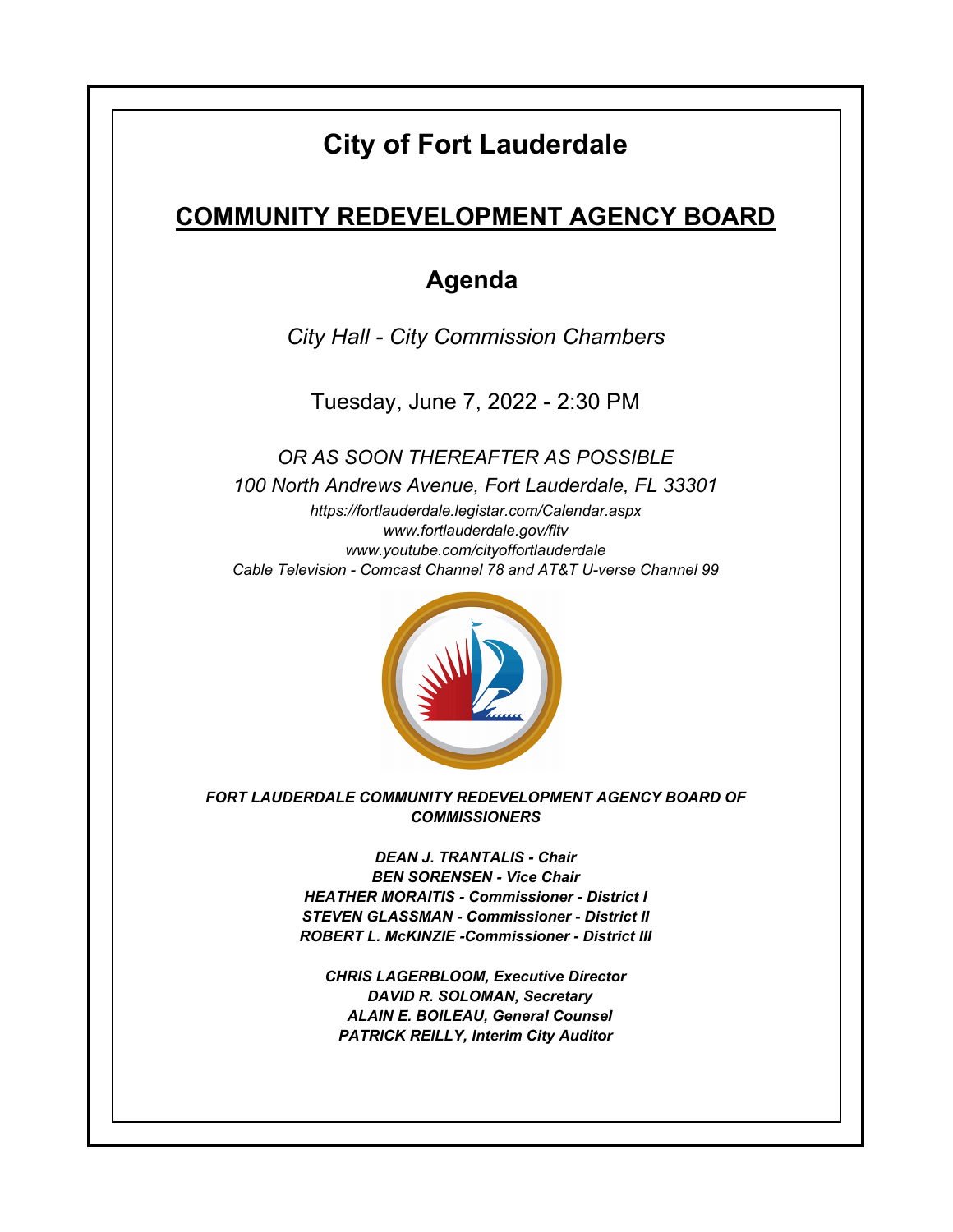### PUBLIC APPEARANCES BEFORE THE CRA BOARD:

If any person wishes to address the Board, the person shall sign up in the City Hall lobby. A member of the City Clerk's Office Staff will be there to assist. Speaker Cards are given to the Chair. After being recognized by the Chair, the speaker should identify the agenda item in question, indicate support, opposition, or neutrality on the agenda item, and then proceed to succinctly state the speaker's position or present information.

If an attorney, or any other person appears before the Board in a representative capacity, the attorney, or other representative the person shall sign up in the City Hall lobby. A member of the City Clerk's Office Staff will be there to assist. After being recognized by the Chair, the speaker should identify the client(s) being represented, and identify the agenda item in question. The speaker shall then indicate the client's support, opposition, or neutrality on the agenda item and then proceed to succinctly state the client's position or present information on behalf of the client(s).

Pursuant to Section 3.13 of the Charter of the City of Fort Lauderdale, Florida, the Chair shall maintain order at all meetings, and the Police Department, upon instructions of the Chair, shall expel any person from the meeting who refuses to obey the order of the Chair in relation to preserving order at the meetings. Any person who interrupts or disturbs a City Board meeting, or who willfully enters or remains in a City Board meeting having been warned by the Chair to depart and who refuses to do so, may be subject to arrest.

AUXILIARY AIDS AND SERVICES: If you desire auxiliary aids or services or both to assist in viewing or hearing the City Board meetings or reading the agenda and minutes for the meeting, please contact the City Clerk's Office at 954-828-5002 at a minimum of two days prior to the meeting and arrangements will be made to provide these services to you.

NOTICE TO MEMBERS OF THE PUBLIC: If a person decides to appeal any decision made by the board, agency, or commission with respect to any matter considered at such meeting or hearing, the person will need a record of the proceedings, and that, for such purpose, the person may need to ensure that a verbatim record of the proceedings is made, which record includes the testimony and evidence upon which the appeal is to be based.